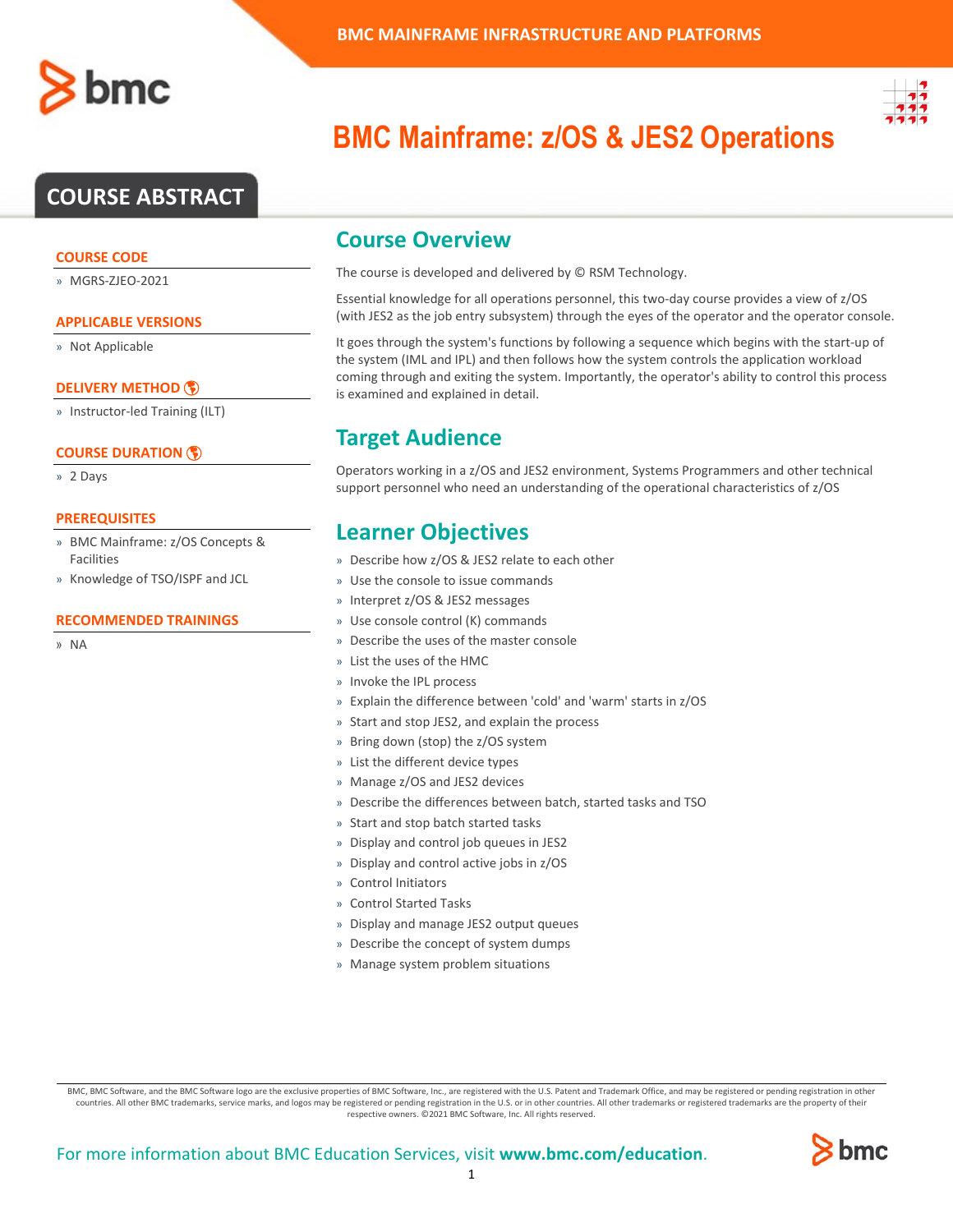



# **BMC Mainframe: z/OS & JES2 Operations**

## **COURSE ABSTRACT**

#### **COURSE ACTIVITIES**

- » Classroom Presentations
- » Demonstration

#### **BMC MAINFRAME INFRASTRUCTURE AND PLATFORMS LEARNING PATH**

» **<https://www.bmc.com/education/courses/find-courses.html#filter/%7B%22type%22%3A%22edu-specific-types-159150236%22%7D>**

#### **[CERTIFICATION PATHS](http://www.bmc.com/education/certification-programs)**

» This course is not part of a BMC Certification Path.

#### **[DISCOUNT OPTIONS](http://www.bmc.com/education/customer-service/customer-service.html)**

- » Have multiple students? Contact us to discuss hosting a private class for your organization
- » **[Contact us for additional information](http://www.bmc.com/education)**

### **Course Modules**

#### **z/OS, JES2 & Other Products - How**

- **They Relate**
- » What is an operating system
- » z/OS overview
- » JES2 overview
- » z/OS & JES2 Job Management
- » Operator roles
- » Operator communications
- » z/OS products
- » DFSMS/MVS
- » Network software
- » Application development tools

#### **Operator Communication - the Console**

- » Console types
- » Master Console authority
- » Operating modes
- » Operator command types
- » Route codes
- » Message Levels
- » z/OS command syntax
- » Commonly used z/OS commands
- » JES2 command syntax
- » Console message format
- » Console screen layout
- » Control (K) command
- » DISPLAY command
- » VARY CN command
- » Syslog & Hardcopy
- » SEND command

#### **Starting & Stopping z/OS & JES2**

- » IPLing z/OS
- » IPL messages » IPL flow
- 
- » TOD clock
- » Starting JES2 » Controlling JES2
- 
- » JES2 cold & warm starts
- » Stopping JES2
- » JES2 errors
- » JES2 Error codes
- » Stopping z/OS

#### **Input/Output Devices**

- » I/O overview
- » Device types
- » Channel subsystems
- » Channels
- » FICON
- » Control units
- » Device numbers
- » Shared DASD
- » Offline/online
- » DISPLAY U command
- » VARY device command
- » VARY PATH command
- » JES2 devices
- » \$D U JES2 command

#### **z/OS Workload and the Active System**

- » Program execution environments
- » Batch processing
- » Started Tasks
- » Time Sharing Option (TSO)
- » Executing program requirements
- » Program identification with JCL
- » All the JCL statements
- » The most used JCL statements
- » JES2 information in the job stream
- » Relationships between JCL statements
- » One or more jobs in a JCL stream
- » Getting work into the system
- » Getting a Started Task into the system
- » Getting a TSO user into the system
- » Getting a batch job into the system

BMC, BMC Software, and the BMC Software logo are the exclusive properties of BMC Software, Inc., are registered with the U.S. Patent and Trademark Office, and may be registered or pending registration in other countries. All other BMC trademarks, service marks, and logos may be registered or pending registration in the U.S. or in other countries. All other trademarks or registered trademarks are the property of their respective owners. ©2021 BMC Software, Inc. All rights reserved.

 $\mathfrak{Z}$